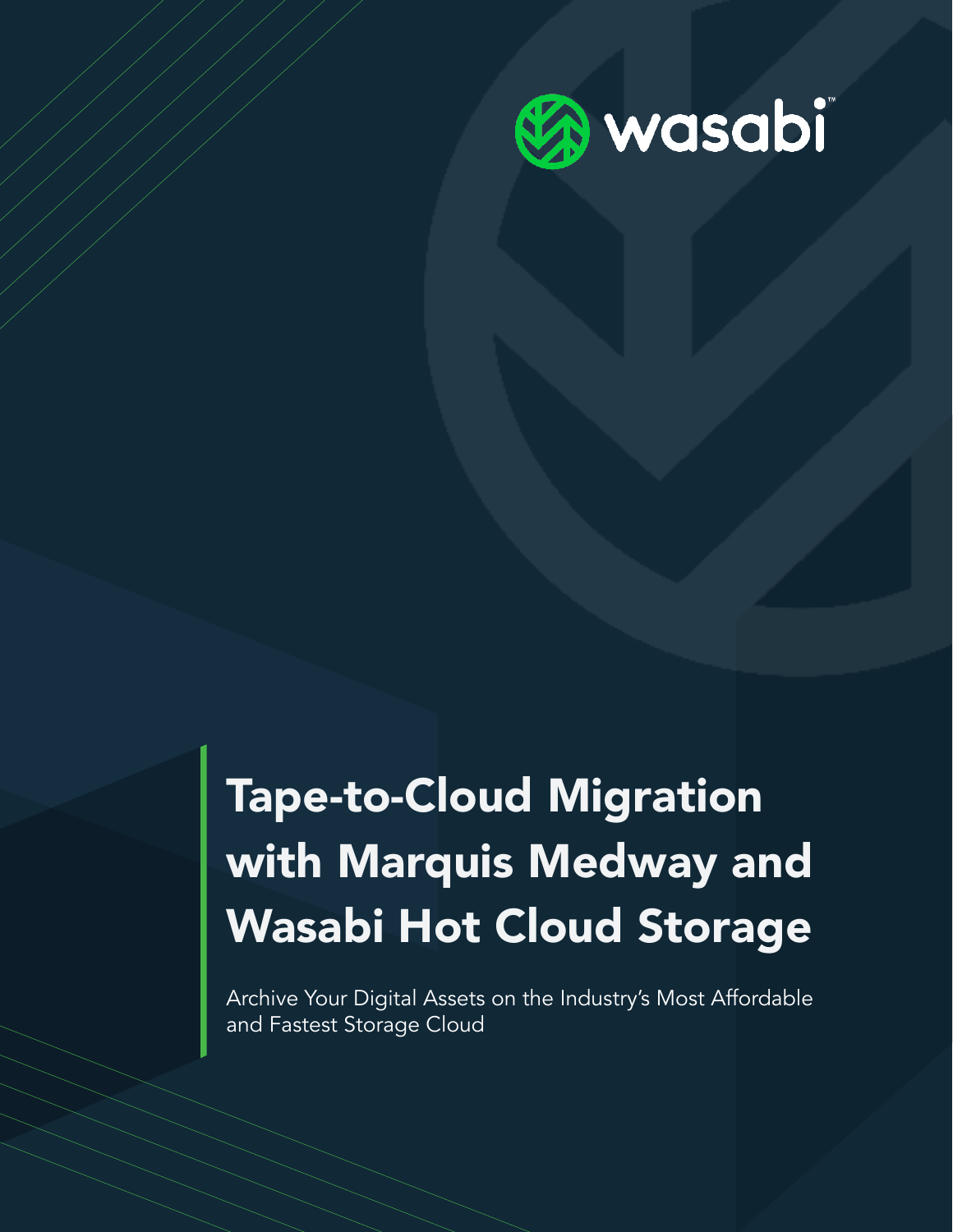# Executive Overview

Media & Entertainment companies have accumulated decades worth of production content, raw footage and stock material in tape-based digital video archives. At the same time, these companies are generating new content at an ever-increasing rate. Many are struggling to preserve their digital libraries and protect their intellectual property. Conventional linear tape-open (LTO) tape-based archival solutions and first-generation cloud data archiving services like Amazon Web Services (AWS) Glacier are too slow and expensive for today's fast-paced digital world.

Wasabi has partnered with Marquis Broadcast to help Media & Entertainment companies reduce archival cost and complexity, retire outdated LTO tape libraries, and accelerate the pace of business. Wasabi hot cloud storage is incredibly affordable and fast cloud object storage for any purpose. And Marquis Medway is a fast, reliable and cost-effective media and metadata workflow automation platform. The integrated solution lets you move legacy LTO tape libraries to the cloud quickly, securely and cost-effectively, providing a fast, affordable and dependable repository for all your digital assets.

This white paper reviews some of the financial and functional constraints of conventional archival solutions and first-generation cloud storage services, and explains how Wasabi and Marquis Medway can help you decommission inefficient LTO tape libraries, avoid cloud storage cost uncertainties, and speed up data archival and retrieval functions.

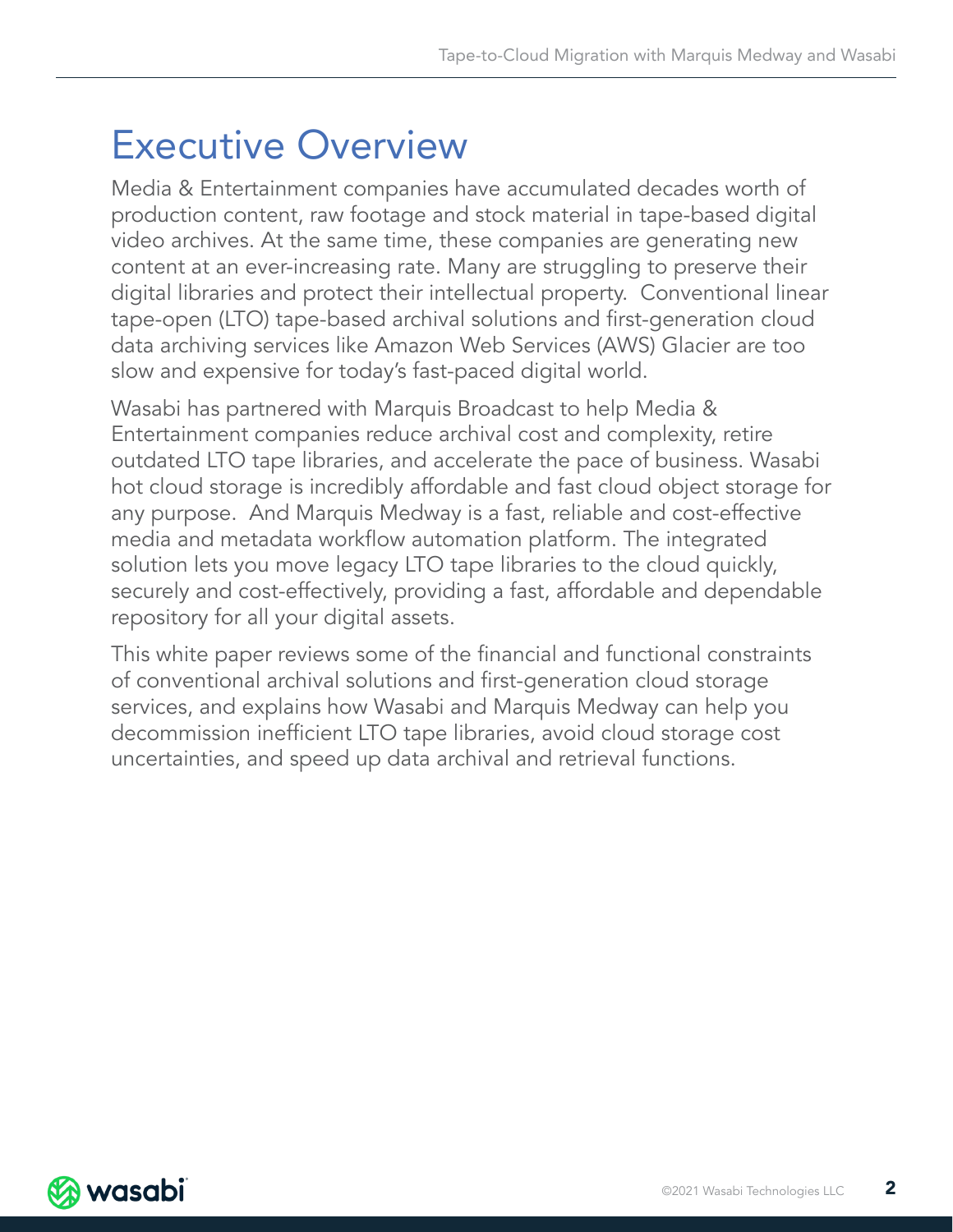# Introduction – LTO Archival Solutions are Too Slow and Expensive for the Digital Era

For the past twenty years LTO tapes have served as the medium of choice for the longterm storage of digital assets produced by film studios, broadcasters and production companies. The low cost of tape cartridges combined with their generous storage capacity and thirty-year shelf life led the Media & Entertainment industry to archive close to an exabyte of data on LTO tape. But fast and inexpensive internet connectivity and on-demand cloud storage services are rendering aging LTO tape solutions obsolete.

Legacy LTO tape systems are notoriously slow, unreliable and costly. Data access is slow. Hardware is prone to mechanical failures. And recurring equipment and operations expenses—infrastructure, human capital, frequent system and media upgrades—can quickly add up.

# First-Generation Storage Clouds Are Costly, Slow and Complicated

Cloud storage services have emerged as a flexible alternative to LTO tape for video and data archiving. They offer infinite scalability, higher reliability and pay-as-you-go pricing models. But first-generation cloud archival storage services like AWS Glacier are still inherently expensive, slow and complicated.

Glacier's low storage costs may seem attractive at first blush. But when you factor in the additional data retrieval and data transfer fees imposed by AWS, Glacier total cost of ownership (TCO) can easily exceed that of a traditional tape-based approach. And to make matters worse, retrieving data from Glacier can take many hours or even days, making the service no better than pulling an old video file out of a tape library.

Worse still, Glacier pricing is complex and difficult to forecast. AWS uses a tieredpricing structure with distinct retrieval fees and retrieval request fees for expedited retrievals, standard retrievals and bulk retrievals. And most Glacier fees vary per region.

# Wasabi Hot Cloud Storage – A Fast, Simple and Economical Alternative

Wasabi hot cloud storage is incredibly affordable, simple and fast cloud object storage for any purpose. Specifically conceived to make cloud storage a commonplace utility like electricity, Wasabi hot cloud storage is easy to understand, easy to order and easy to scale. With Wasabi there are no confusing storage tiers to decipher and no complicated fee structures to decode. One product, with predictable and straightforward pricing, supports virtually every application including long-term data retention.

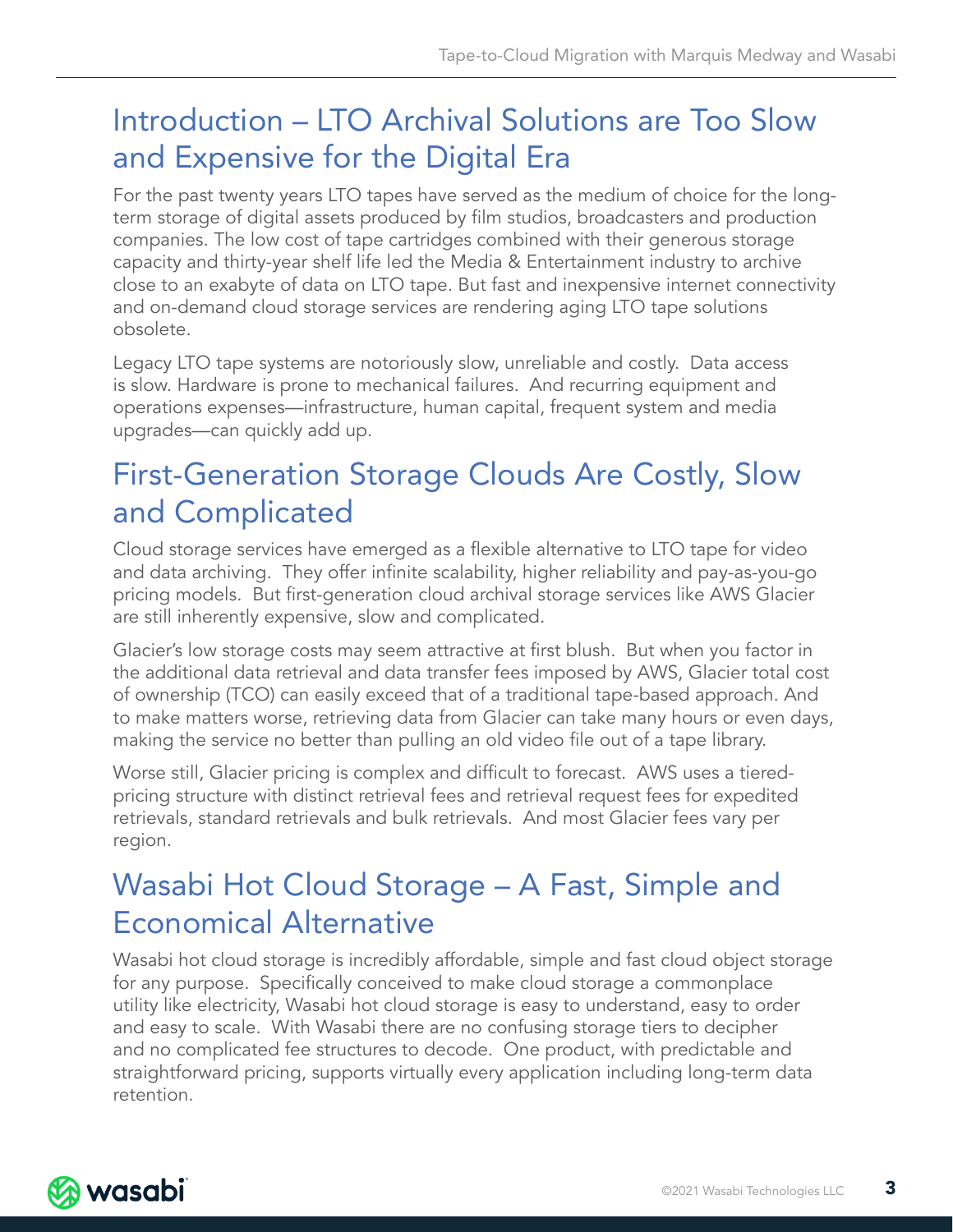Engineered for extreme data integrity and security, Wasabi provides eleven 9s of object durability and supports configurable data immutability to protect against accidental deletions, ransomware and malware. A highly parallelized system architecture lets you efficiently move large datasets in and out of the cloud, with speeds up to 6x faster than AWS's premium S3 storage service.

#### LTO Tape Library Migration Challenges

All LTO tape systems rely on complex middleware to operate the tape equipment and manage the stored video files and associated metadata. One cannot just move a folder from a tape library to cloud storage as the media references in these systems are proprietary. Also, any tape library migration must take into account the MAM (media asset management), PAM (production asset management) and/or DAM (digital asset management) systems accessing the storage environment. Finally, migration of a data tape library is likely to occur in a live workflow and must be accomplished with minimal impact to day-to-day operations.

Wasabi is the only cloud storage service that meets all the archival needs of the Media and Entertainment industry. At a price of just \$5.99/TB/month—with no extra fees—Wasabi meets or beats the TCO of most LTO tape library operations as well as AWS Glacier. And unlike Glacier, with Wasabi there are no complicated tiered pricing schedules or added data retrieval fees, so you can accurately budget for cloud storage.

# Marquis Medway as a Tape-to-Cloud Migration Tool

[Marquis](https://marquisbroadcast.com/) is a specialist in production workflows and media movement. Marquis [Medway](https://marquisbroadcast.com/medway.html) is powerful software that automates many media processing tasks and enables media migration between a range of incompatible production systems including MAM/PAM/DAM systems, edit platforms, live video servers and a variety of storage environments. Medway ensures that media and metadata are properly collected at the source system and arrive at the target system in exactly the right format with all involved systems properly updated.



Affordable, Fast and Reliable Tape-to-Cloud Migration

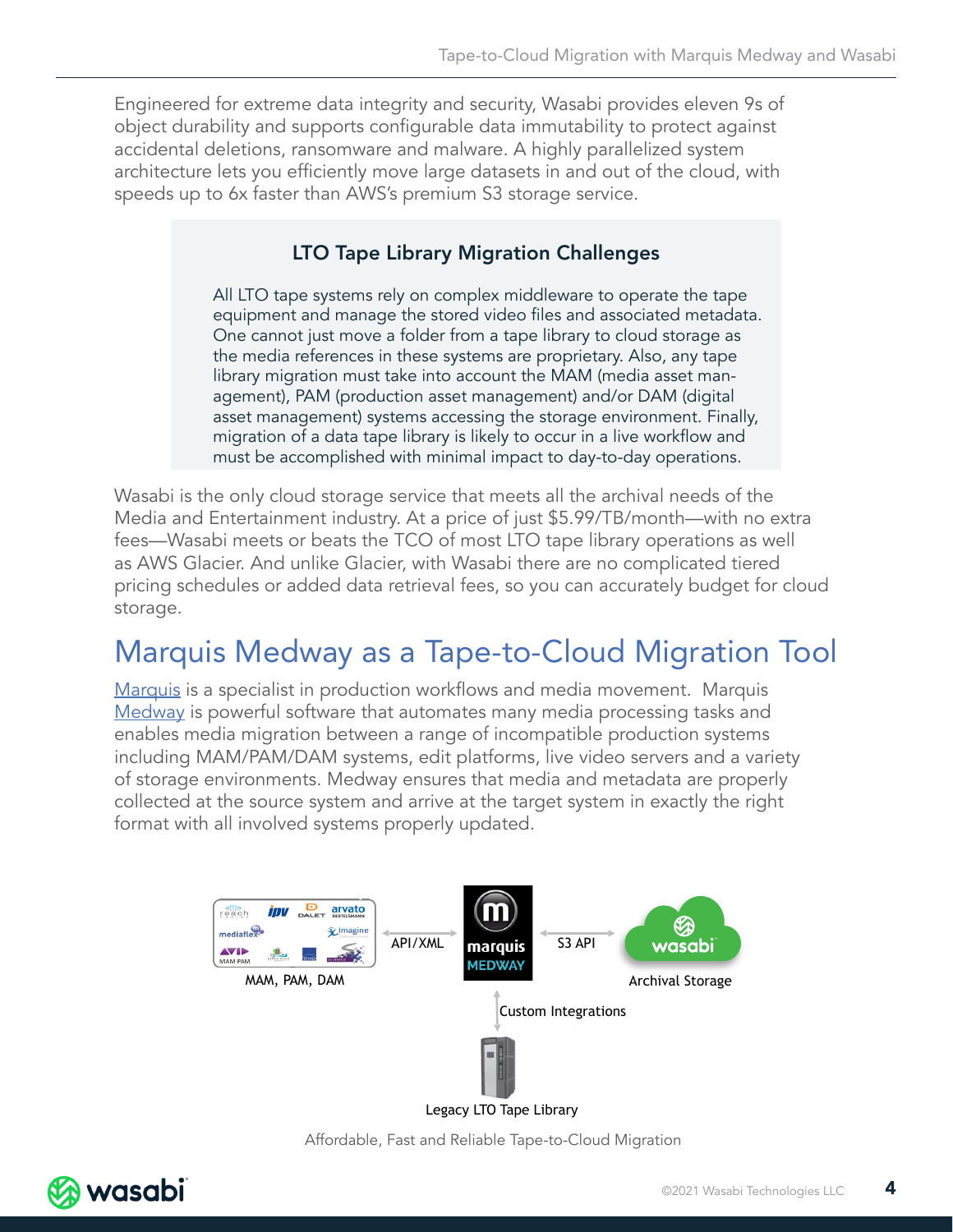#### Best Practices for Tape-to-Cloud Migration with Marquis Medway

Follow these best practices when migrating from tape to cloud with Marquis Medway and Wasabi Hot Cloud Storage:

- Move the most popular assets first
- Migrate while the system is operational and transparent to MAM, PAM and DAM by automatic redirects
- Prevent any new assets from being written to the legacy library
- Reduce traffic within the legacy library and maximize export resources
- Migrate all media from source tape whenever a tape is mounted in a drive
- Monitor migration and provide statistics regarding overall progress

Medway connects to on-premise and cloud storage and integrates with legacy tape libraries and their associated middleware, such as SGL FlashNet and Oracle DIVArchive. Medway is able to trigger various actions within the tape library middleware and serves as an intelligent tape-to-cloud migration manager. The product integrates with Wasabi via a standard S3 interface and performs the essential translation of content files and metadata on tape to Wasabi cloud object storage. With Marquis Medway, a tape-to-cloud migration runs seamlessly as a background rulesbased process that is transparent to daily media operations. And newly generated content can be automatically re-directed to the Wasabi cloud archive to reduce traffic within the legacy library so aging tape systems can be decommissioned as soon as possible.

### Summary

Outdated LTO tape-based archival solutions and first-generation cloud data archiving services can't meet the stringent price-performance requirements of the digital age. Wasabi hot cloud storage provides a fast, simple and affordable alternative to aging LTO tape-based libraries and legacy cloud services like AWS Glacier for long-term data retention.

The integrated solution from Marquis and Wasabi can help you migrate your legacy tape libraries to the cloud—quickly and reliably. The joint solution lays a solid foundation for future growth, providing an instantly scalable and infinitely extensible repository for all your digital assets.

### Next Steps

• **CONTACT WASABI TODAY.** Learn more about how Wasabi can help you eliminate the cost and complexity of traditional on-site storage solutions.